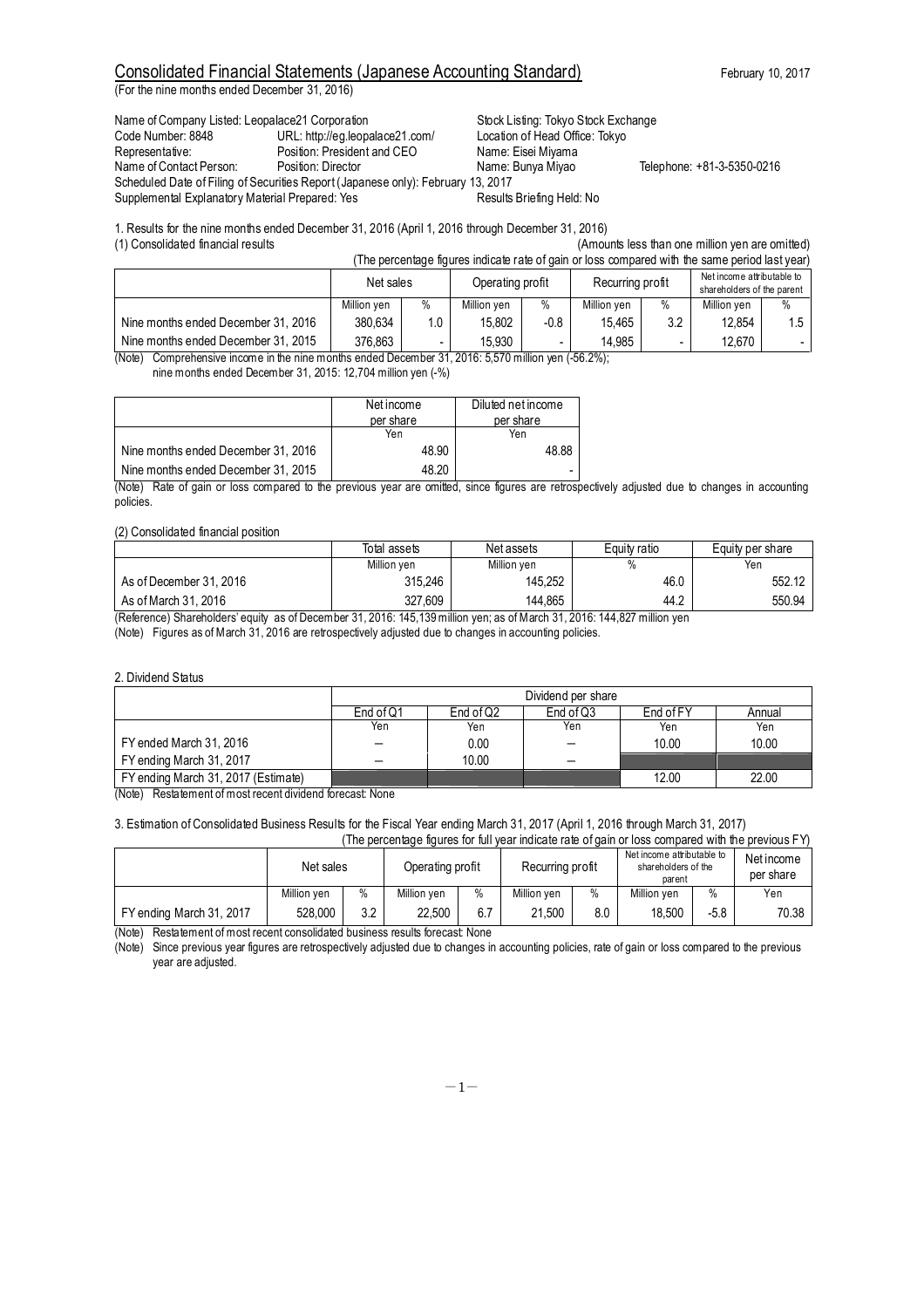4. Other

- (1) Changes in major subsidiaries during the subject period (change in specific subsidiaries resulting in a change in the scope of consolidation): None
- (2) Use of accounting procedures specific to the preparation of quarterly financial statements: Yes (Note) Refer to P.6 "2. Matters Relating to Summary Information (Notes) (2) Application of Accounting Methods Specific to the Preparation of Quarterly Consolidated Financial Statements" for details.
- (3) Changes in accounting principles, procedures or reporting methods used in preparation of financial statements
	- Changes in accounting policies accompanying revision of accounting standards, etc.: Yes
		- (ii) Changes in accounting policies other than (i) above: Yes
		- (iii) Changes in accounting estimates: None
		- (iv) Restatements: None

(Note) For details, please refer to P.6 "2. Matters Relating to Summary Information (Notes) (3) Changes in Accounting Policy, Changes in Accounting Estimates, and Restatements."

- (3) Total number of outstanding shares (common stock)
	- (i) Total number of outstanding shares at term end (including treasury stock)
		- As of December 31, 2016: 267,443,915 shares; as of March 31, 2016: 267,443,915 shares
	- (ii) Total treasury stock at term end
		- As of December 31, 2016: 4,569,840 shares; as of March 31, 2016: 4,569,520 shares
	- (iii) Average number of outstanding shares during the period
		- As of December 31, 2016: 262,874,301 shares; as of December 31, 2015: 262,874,485 shares

\*Indication regarding the status of auditing:

These financial statements are not subject to auditing under the Financial Instruments and Exchange Act. The review of financial statements in accordance with the Financial Instruments and Exchange Act are completed at the time of disclosure.

\*Explanation on the proper use of the business forecasts, and other special notices:

(Note on the business forecasts and other forward-looking statements)

The business forecasts and other forward-looking statements contained in this report are based on information currently available to the Company and on certain assumptions that Leopalace21 has judged to be reasonable. Readers should be aware that a variety of factors might cause actual results to differ significantly from these forecasts.

For assumptions of business forecasts and notes on the proper use of these forecasts, please refer to P.5 "1. Business Results (3) Explanation Concerning Business Forecasts and Other Forward-looking Statements."

(Method for the acquisition of supplemental explanatory material)

Supplemental Explanatory Material on quarterly financial statements is scheduled to be posted on the Company's web site on February 10, 2017.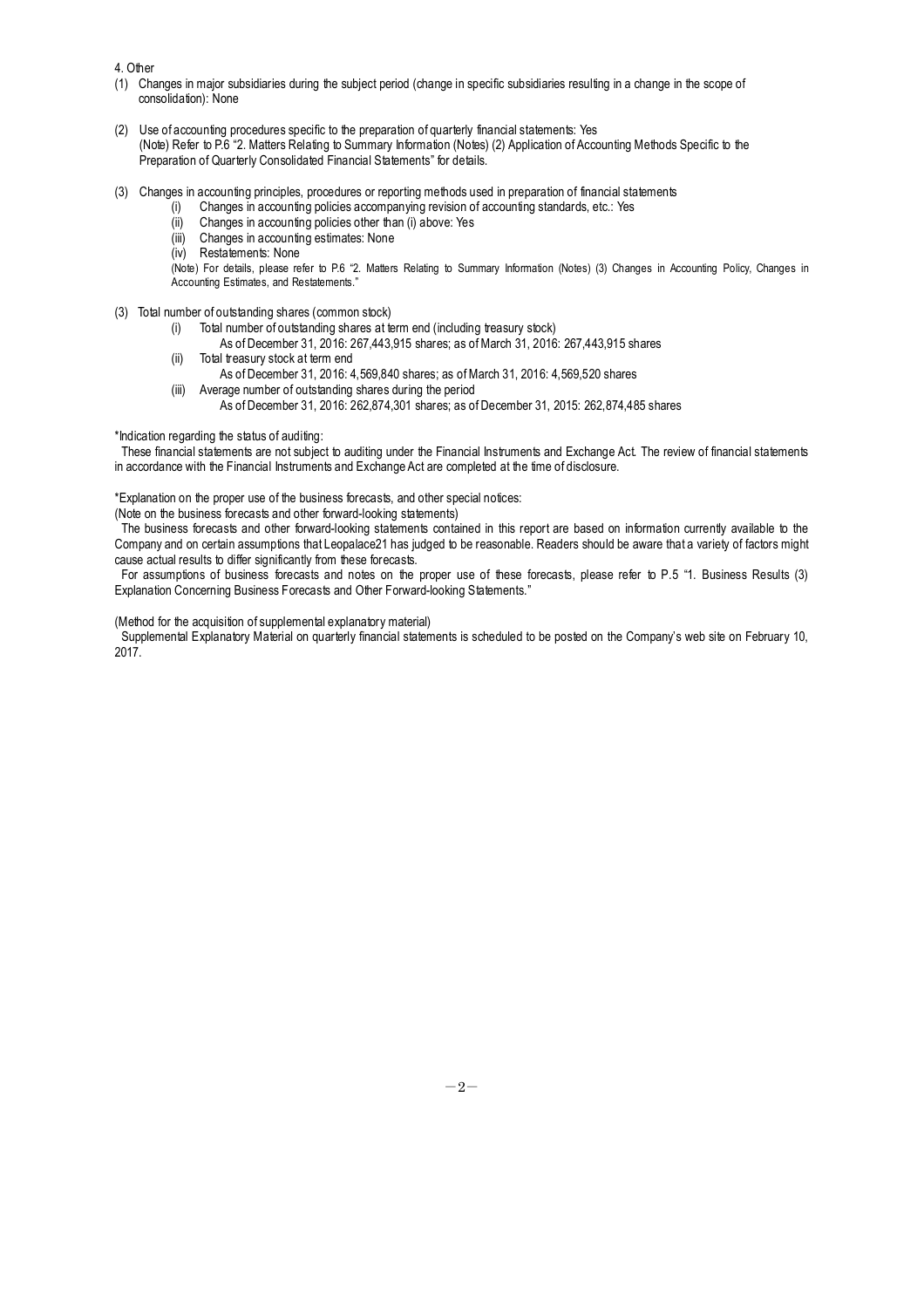# 【**Table of Contents**】

| (2) Application of Accounting Methods Specific to the Preparation of Quarterly Consolidated Financial Statements 6<br>(3) Changes in Accounting Policy, Changes in Accounting Estimates, and Restatements (Changes in accounting policies) 6 |  |
|----------------------------------------------------------------------------------------------------------------------------------------------------------------------------------------------------------------------------------------------|--|
|                                                                                                                                                                                                                                              |  |
|                                                                                                                                                                                                                                              |  |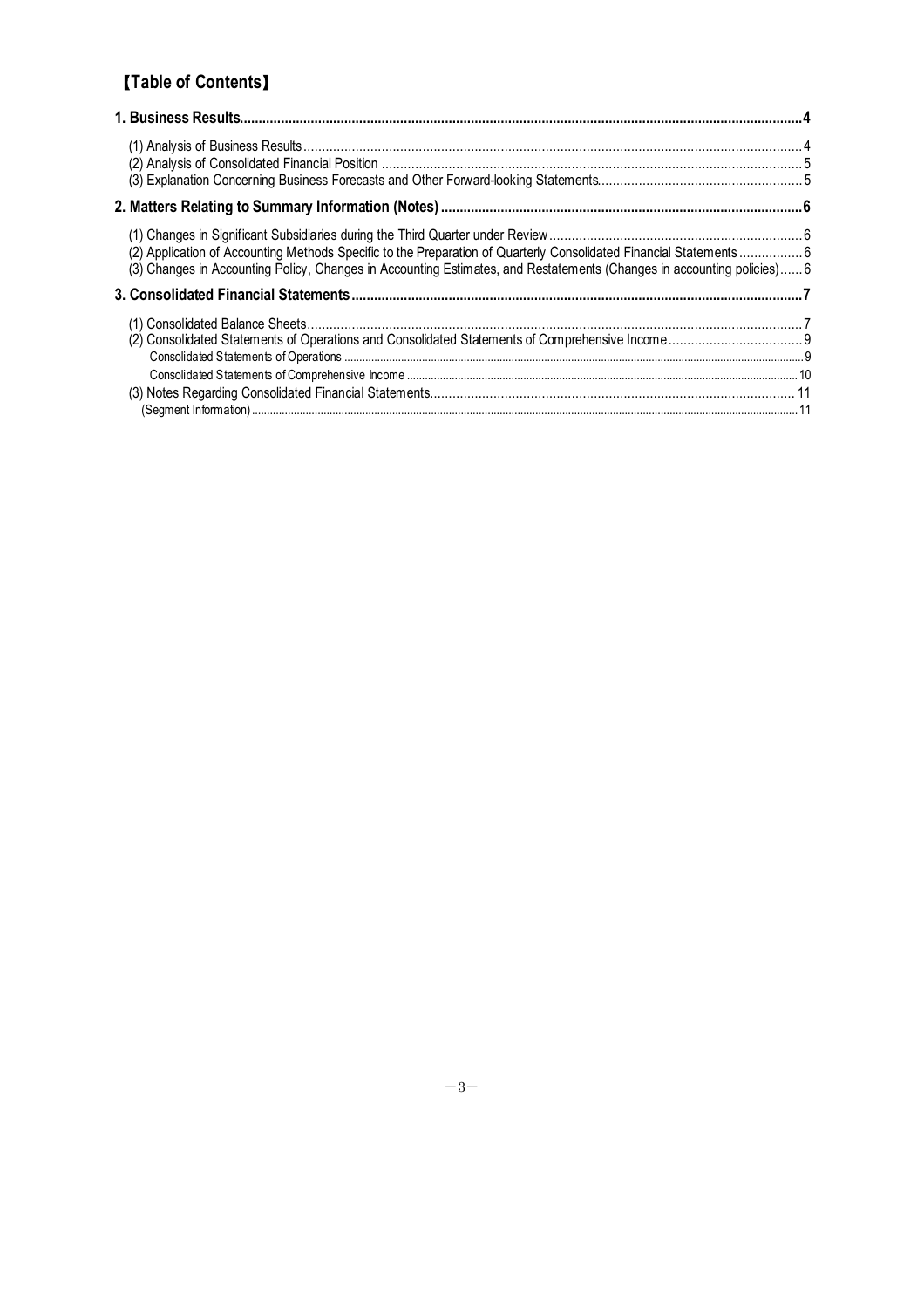### 1. **Business Results**

The accounting policy concerning revenue recognition has been changed from the previous quarter, and previous figures have been retrospectively adjusted. Please refer to P.6 "2. Matters Relating to Summary Information (Notes) (3) Changes in Accounting Policy, Changes in Accounting Estimates, and Restatements" for details.

### **(1) Analysis of Business Results**

|                                     |           |                  |                  | (Million yen)                                               |
|-------------------------------------|-----------|------------------|------------------|-------------------------------------------------------------|
|                                     | Net sales | Operating profit | Recurring profit | Net income attributable<br>to shareholders of the<br>parent |
| Nine months ended December 31, 2016 | 380,634   | 15.802           | 15.465           | 12,854                                                      |
| Nine months ended December 31, 2015 | 376,863   | 15.930           | 14.985           | 12,670                                                      |
| <b>Difference</b>                   | 3.770     | (128)            | 480              | 184                                                         |

During the subject nine months, the domestic economy showed gradual progression supported by improvements in employment and income, despite the standstill in corporate earnings.

New housing starts of leased units has trended strongly, due to the prolonged period of low interest rates and strong demand for apartment construction as a strategy to reduce inheritance taxes. On the other hand, as the number of vacant houses continues to increase and recovery in nationwide demand becomes difficult, achieving stable occupancy rates requires constructing apartments in areas with high demand, in addition to providing high-quality products and services that meet tenants' needs.

Under these conditions, the Leopalace21 Group (the "Group") aims to achieve targets of the Medium-term Management Plan "EXPANDING VALUE," by building a solid management structure focusing on the core businesses, made up of Leasing and Construction. In addition, the Group aims to establish new businesses that will contribute to future growth.

As a result, consolidated net sales for the subject nine months came to 380,634 million yen (up 1.0% year-on-year). Operating profit was 15,802 million yen (down 0.8% year-on-year), recurring profit was 15,465 million yen (up 3.2% year-on-year), and net income attributable to shareholders of the parent was 12,854 million yen (up 1.5% year-on-year).

| (Million yen)<br>(Actual figures by segment) |                                              |                                              |            |                                              |                                              |                   |
|----------------------------------------------|----------------------------------------------|----------------------------------------------|------------|----------------------------------------------|----------------------------------------------|-------------------|
|                                              |                                              | Net sales                                    |            | Operating profit                             |                                              |                   |
|                                              | Nine months<br>ended<br>December 31,<br>2015 | Nine months<br>ended<br>December 31.<br>2016 | Difference | Nine months<br>ended<br>December 31,<br>2015 | Nine months<br>ended<br>December 31,<br>2016 | <b>Difference</b> |
| Leasing Business                             | 305,309                                      | 310,304                                      | 4,995      | 18,472                                       | 17,077                                       | (1, 395)          |
| <b>Construction Business</b>                 | 51,494                                       | 49,990                                       | (1,503)    | 856                                          | 1,992                                        | 1,136             |
| <b>Elderly Care Business</b>                 | 8,072                                        | 8.594                                        | 522        | (934)                                        | (1,235)                                      | (301)             |
| <b>Hotels &amp; Resort Business</b>          | 8,518                                        | 5,763                                        | (2,754)    | (388)                                        | (373)                                        | 14                |
| Others                                       | 3,468                                        | 5,980                                        | 2,511      | 530                                          | 1,006                                        | 475               |
| Adjustments                                  |                                              |                                              |            | (2,605)                                      | (2,664)                                      | (59)              |
| Total                                        | 376,863                                      | 380,634                                      | 3,770      | 15,930                                       | 15,802                                       | (128)             |

(i) Leasing Business

The occupancy rate at the end of the third quarter was 86.97% (up 0.08 points from the end of the same quarter last year) and the average occupancy rate for the period was 88.00% (up 0.59 points year-on-year).

In the Leasing Business, to establish stable profits led by occupancy improvement, the Group implemented measures to promote longer rent periods such as expanding tenant services including "my DIY" (formerly known as "Room Customize") and providing a website for tenants, as well as further strengthening sales for female and corporate customers by security system installations. In addition, the Group aims to increase foreign tenants by refining customer support.

The number of units under management at the end of the third quarter was 567 thousand (increasing 5 thousand from the end of the previous fiscal year), the number of direct offices was 189 (no change from the end of the previous fiscal year), and the number of franchise offices was 117 (decreasing 13 from the end of the previous fiscal year).

As a result, net sales amounted to 310,304 million yen (up 1.6% year-on-year), and operating profit was 17,077 million yen (down 7.6% year-on-year).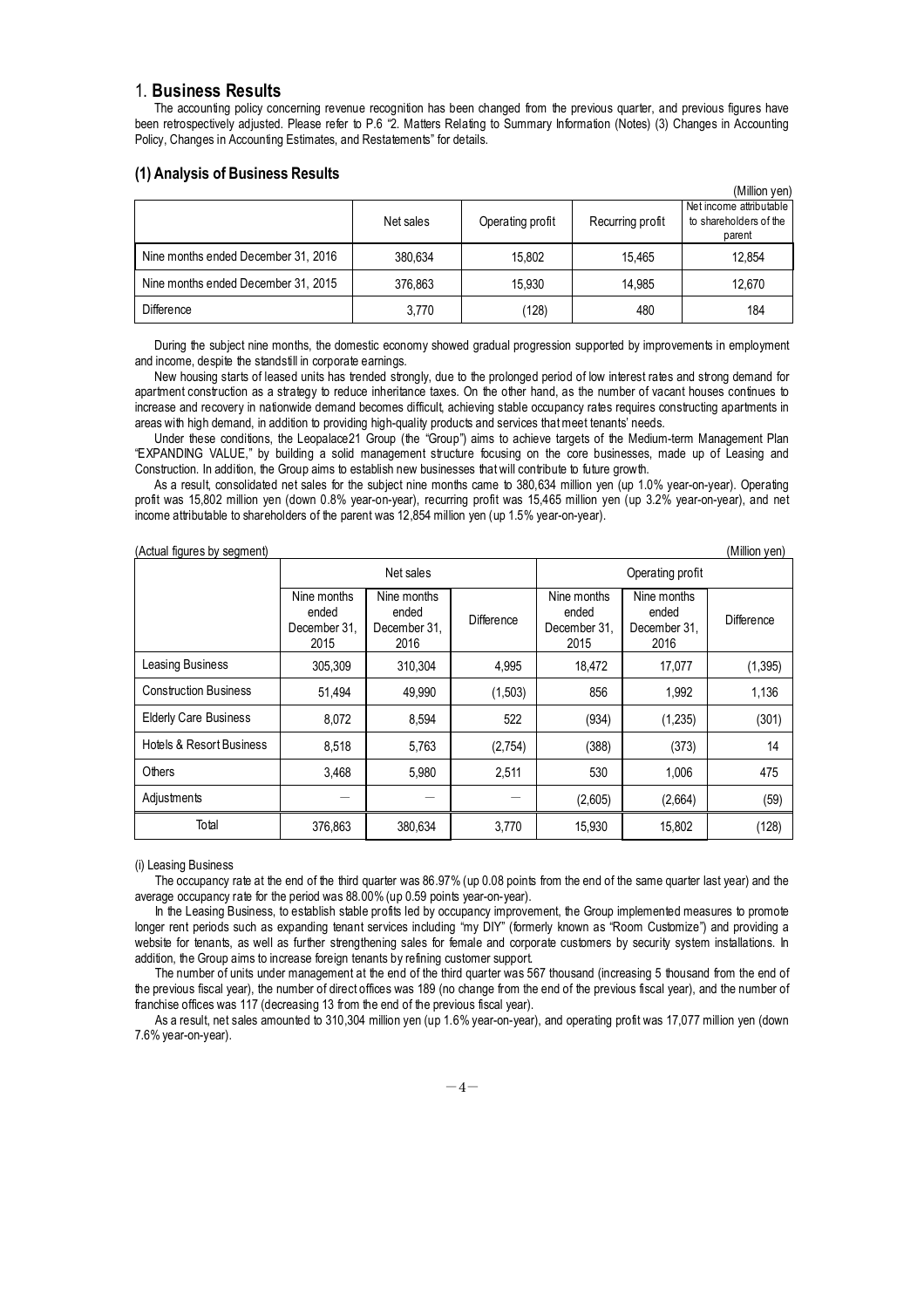#### (ii) Construction Business

Orders received during the subject nine months amounted to 66,307 million yen (up 8.7% year-on-year) and orders received outstanding stood at 74,478 million yen (up 13.9% from the end of the same quarter last year).

In the Construction Business, the Group focused on providing high-quality apartments in metropolitan areas where solid leasing demand is anticipated. In addition, the Group implemented a new brand attempting to strengthen product competitiveness and refresh the image of tenants, expanded construction variations based on "ideal land use", and has begun reconsidering suppliers and its product prices to improve profitability.

Also, subsidiary Morizou Co., Ltd., provides luxury custom-built homes made with Kiso-hinoki.

As a result, net sales came to 49,990 million yen (down 2.9% year-on-year), and operating profit was 1,992 million yen (up 132.7% year-on-year).

#### (iii) Elderly Care Business

Net sales were 8,594 million yen (up 6.5% year-on-year) and operating loss was 1,235 million yen (increasing loss of 301 million yen year-on-year).

#### (iv) Hotels & Resort Business

Net sales of the resort facilities in Guam and hotels in Japan were 5,763 million yen (down 32.3% year-on-year) and operating loss was 373 million yen (improvement of 14 million yen year-on-year). Westin Resort Guam was sold in April 2016.

#### (v) Other Businesses

In Other Businesses such as the solar power generation business, the small-claims and short-term insurance business, and the finance business, net sales were 5,980 million yen (up 72.4% year-on-year) and operating profit was 1,006 million yen (up 89.7% year-on-year).

### **(2) Analysis of Consolidated Financial Position**

(i) Position of Assets, Liabilities, and Net assets

|                         | Assets   | Liabilities | (IVIIIIIUII VEII)<br>Net assets |
|-------------------------|----------|-------------|---------------------------------|
| As of December 31, 2016 | 315.246  | 169.993     | 145,252                         |
| As of March 31, 2016    | 327.609  | 182,743     | 144.865                         |
| Difference              | (12,362) | (12,749)    | 387                             |

 $(M)$ llion  $(on)$ 

Total assets at the end of the third quarter decreased 12,362 million yen from the end of the previous fiscal year to 315,246 million yen. This was mainly attributable to a decrease of 17,873 million yen in buildings and structures (net), 3,986 million yen in land, and 1,875 million yen in cash and cash equivalents, despite an increase of 4,333 million yen in investment securities, 3,251 million yen in leased assets (net), and 2,446 million yen in real estate for sale in process.

Total liabilities decreased 12,749 million yen from the end of the previous fiscal year to 169,993 million yen. This primarily reflected a decrease of 7,914 million yen in short and long-term advances received, 7,699 million yen in other accounts payable, and 3,742 million yen in borrowings and bonds, despite an increase of 3,581 million yen in lease obligations and 2,786 million yen in customer advances for projects in progress.

Net assets increased 387 million yen from the end of the previous fiscal year to 145,252 million yen, due to a recording of 12,854 million yen in net income attributable to shareholders of the parent despite a payment of dividends of 5,257 million yen and a decrease in foreign currency translation adjustments of 7,755 million yen. The ratio of shareholders' equity to assets rose 1.8 points from the end of the previous fiscal year to 46.0%.

### **(3) Explanation Concerning Business Forecasts and Other Forward-looking Statements**

Business forecasts announced in the consolidated financial statements published on May 13, 2016 remain unchanged.

Please note that business forecasts and other forward-looking statements contained in this report are based on information currently available to the Group as of the publication of this statement, and actual results may differ due to a variety of factors.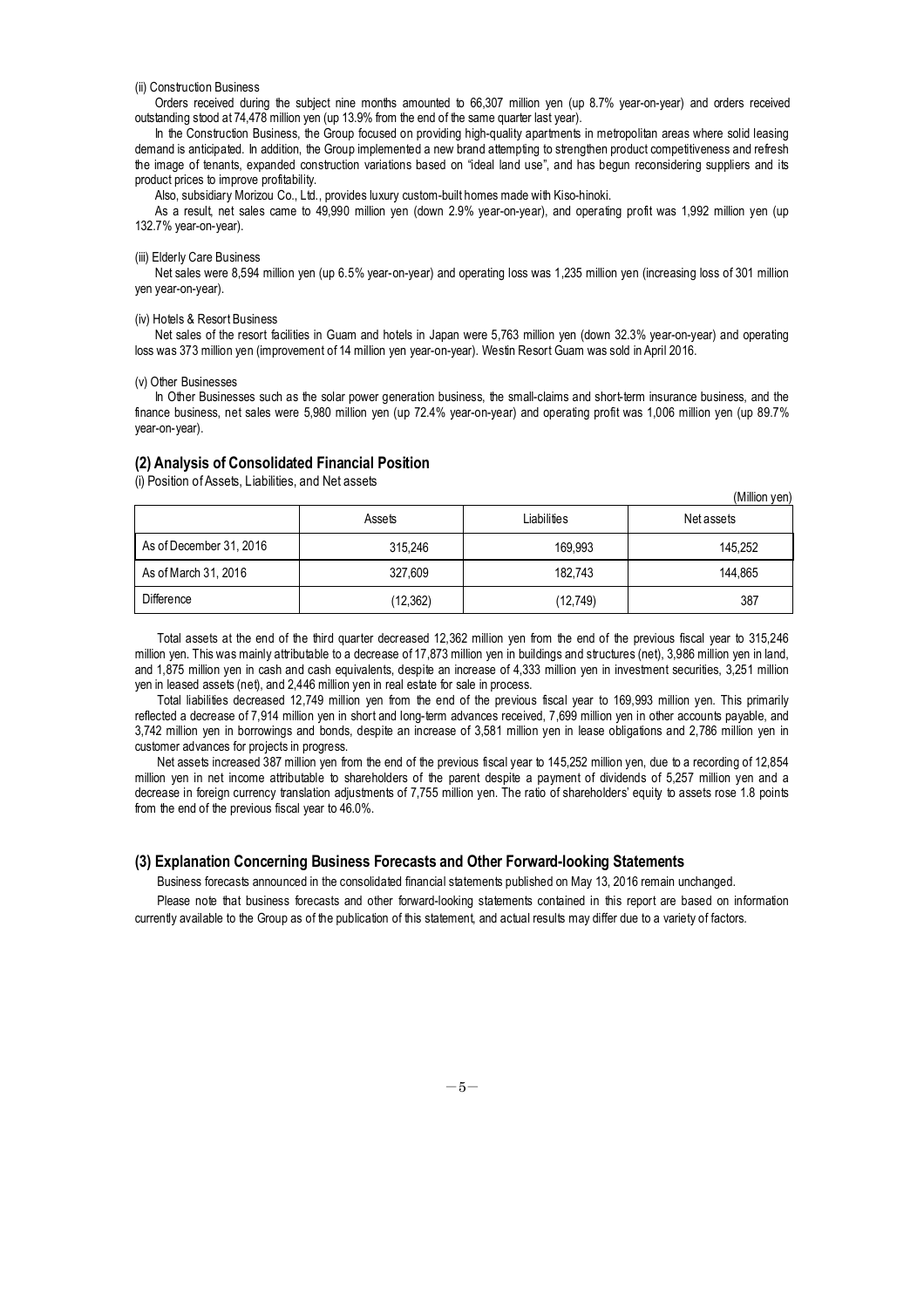### **2. Matters Relating to Summary Information (Notes)**

**(1) Changes in Significant Subsidiaries during the Third Quarter under Review**

Not applicable

### **(2) Application of Accounting Methods Specific to the Preparation of Quarterly Consolidated Financial Statements**

Tax expenses are calculated by multiplying net income before income taxes by a reasonably estimated effective tax rate, after applying the tax effect accounting to net income before income taxes for the consolidated fiscal year that includes the third quarter.

### **(3) Changes in Accounting Policy, Changes in Accounting Estimates, and Restatements**

(Changes in accounting policies)

(Change in revenue recognition standard)

Plaza Guarantee Co., Ltd., a subsidiary of Leopalace21 Corporation, had formerly recognized revenue from guarantee fees as a bulk amount at the time of contract consummations. From the first quarter of this fiscal year, by referencing the Accounting Practice Committee Research Report No. 13 "Research Report on Revenue Recognition in Japan (interim report)" from the Japanese Institute of Certified Public Accountants, the Group has decided to recognize revenue over a reasonably determined period.

The Group has determined that this change is appropriate in reflecting the economic actualities of the business, and is possible since a certain period of time has passed from the start of the guarantee business, and the average guarantee period can be reasonably determined.

This change in accounting policy has been retrospectively applied to the consolidated financial statements for the previous third quarter and fiscal year. As a result, net sales, operating profit, recurring profit, and net income before income taxes and minority interests for the nine months of the previous year increased by 321 million yen, respectively, as compared with the figures prior to the retrospective application. Net assets at the beginning of the previous fiscal year have reflected the cumulative effects, which resulted in a decrease of 1,545 million yen in retained earnings.

(Application of the Practical Solution on Accounting on a Change in Depreciation Method Due to Tax Reform 2016)

Following the revision to the Corporation Tax Act, the "Practical Solution on a Change in Depreciation Method Due to Tax Reform 2016" (ASBJ PITF No. 32, June 17, 2016) was adopted effective from first quarter under review. The depreciation method for facilities attached to buildings and structures acquired on or after April 1, 2016 was also changed from the declining balance method to the straight line method.

As a result, operating profit, recurring profit, and net income before income taxes and minority interests during the subject nine months increased by 6 million yen, respectively.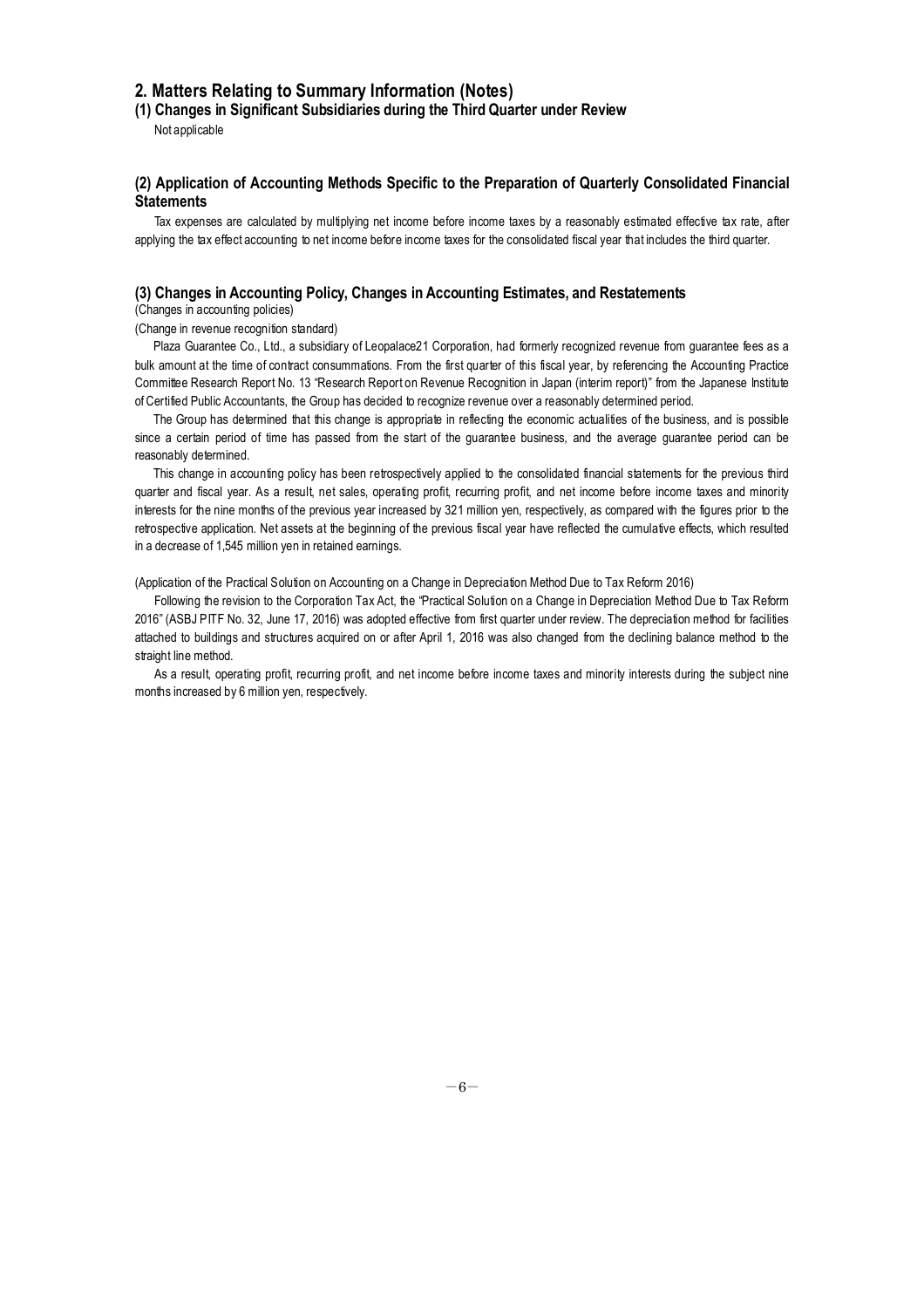# 3. Consolidated Financial Statements

### **(1) Consolidated Balance Sheets**

| <b>III CONSUMATER DAMILE ONCES</b>         | (Million yen)     |                |  |
|--------------------------------------------|-------------------|----------------|--|
|                                            | December 31, 2016 | March 31, 2016 |  |
| <assets></assets>                          |                   |                |  |
| Current assets                             |                   |                |  |
| Cash and cash equivalents                  | 86,167            | 88,043         |  |
| Trade receivables                          | 5,532             | 6,779          |  |
| Accounts receivable for completed projects | 2,631             | 1,992          |  |
| Operating loans                            | 715               | 885            |  |
| Securities                                 | 289               | 880            |  |
| Real estate for sale                       | 598               | 21             |  |
| Real estate for sale in process            | 2,446             |                |  |
| Payment for construction in progress       | 1,489             | 785            |  |
| Raw materials and supplies                 | 529               | 588            |  |
| Prepaid expenses                           | 3,279             | 2,847          |  |
| Deferred tax assets                        | 6,390             | 6,377          |  |
| Other accounts receivable                  | 1,282             | 1,630          |  |
| Others                                     | 3,414             | 4,283          |  |
| Allowance for doubtful accounts            | (191)             | (212)          |  |
| Total current assets                       | 114,577           | 114,904        |  |
| Non-current assets                         |                   |                |  |
| Property, plant, and equipment             |                   |                |  |
| Buildings and structures (net)             | 40,106            | 57,979         |  |
| Machinery, equipment, and vehicles (net)   | 14,627            | 16,105         |  |
| Land                                       | 80,255            | 84,241         |  |
| Leased assets (net)                        | 12,668            | 9,417          |  |
| Construction in progress                   | 3,034             | 2,444          |  |
| Others (net)                               | 1,309             | 1,848          |  |
| Total property, plant, and equipment       | 152,001           | 172,036        |  |
| Intangible fixed assets                    |                   |                |  |
| Goodwill                                   | 3,310             | 1,530          |  |
| Others                                     | 8,259             | 7,804          |  |
| Total intangible fixed assets              | 11,569            | 9,334          |  |
| Investments and other assets               |                   |                |  |
| Investment securities                      | 12,564            | 8,230          |  |
| Long-term loans                            | 517               | 544            |  |
| <b>Bad debts</b>                           | 1,277             | 1,256          |  |
| Long-term prepaid expenses                 | 3,745             | 3,686          |  |
| Deferred tax assets                        | 17,621            | 16,734         |  |
| Others                                     | 2,877             | 2,232          |  |
| Allowance for doubtful accounts            | (2,086)           | (2,023)        |  |
| Total investments and other assets         | 36,516            | 30,661         |  |
| Total non-current assets                   | 200,088           | 212,033        |  |
| Deferred assets                            | 580               | 671            |  |
| Total assets                               | 315,246           | 327,609        |  |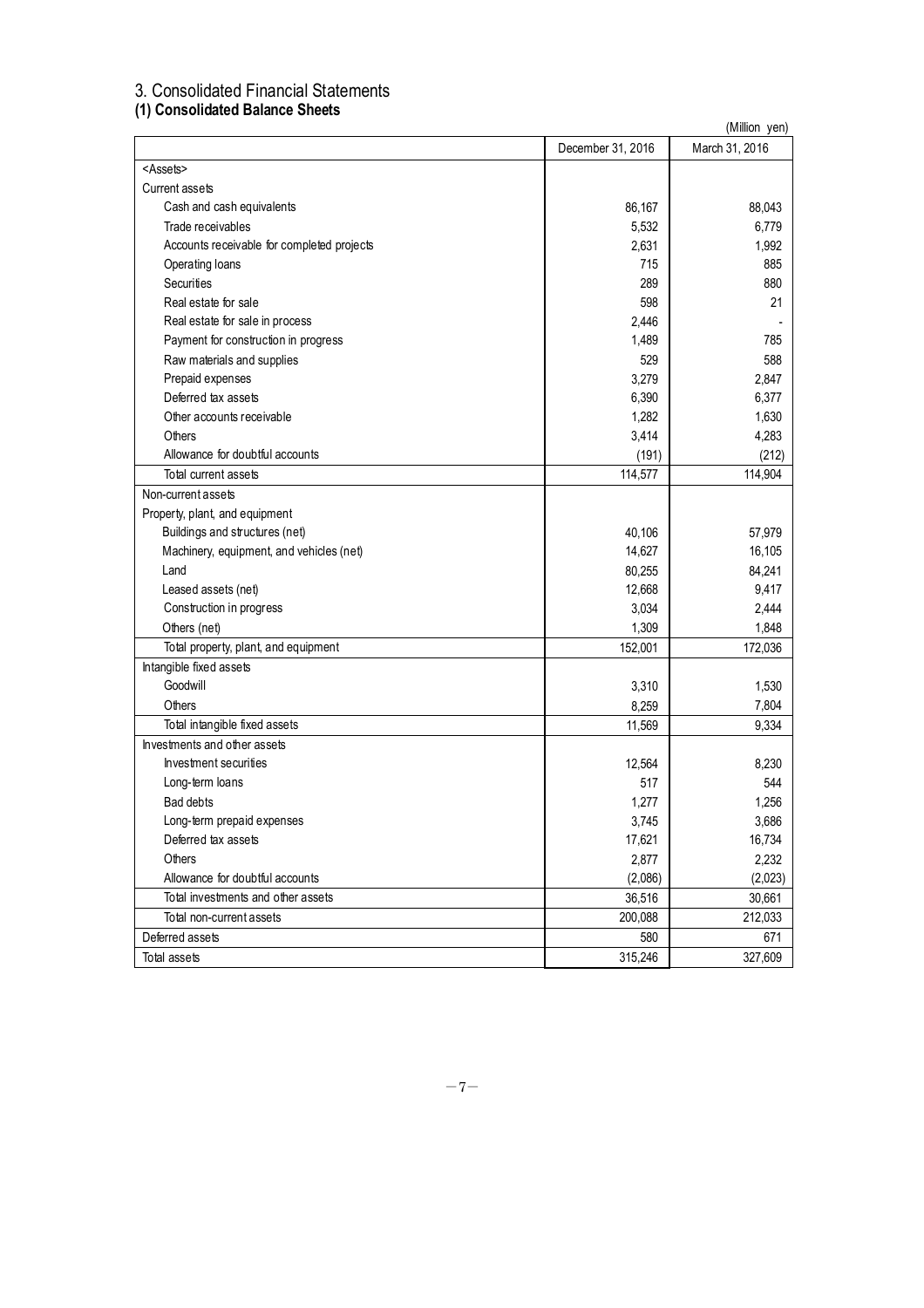| (Million yen)                                          |                   |                |  |  |
|--------------------------------------------------------|-------------------|----------------|--|--|
|                                                        | December 31, 2016 | March 31, 2016 |  |  |
| <liabilities></liabilities>                            |                   |                |  |  |
| <b>Current liabilities</b>                             |                   |                |  |  |
| Accounts payable                                       | 3,124             | 2,606          |  |  |
| Accounts payable for completed projects                | 10,204            | 12,193         |  |  |
| Short-term borrowings                                  | 1,279             | 1,677          |  |  |
| Bonds due within one year                              | 3,966             | 4,326          |  |  |
| Lease obligations                                      | 4,199             | 3,054          |  |  |
| Accounts payable-other                                 | 11,529            | 19,229         |  |  |
| Accrued expenses                                       | 18                | 5              |  |  |
| Accrued income taxes                                   | 1,623             | 2,919          |  |  |
| Advances received                                      | 35,792            | 40,766         |  |  |
| Customer advances for projects in progress             | 7,813             | 5,026          |  |  |
| Reserve of allowance for employees' bonuses            | 4,335             |                |  |  |
| Reserve for warranty obligations on completed projects | 328               | 447            |  |  |
| Reserve for fulfillment of guarantees                  | 839               | 860            |  |  |
| Others                                                 | 4,076             | 4,335          |  |  |
| Total current liabilities                              | 89,131            | 97,449         |  |  |
| Non-current liabilities                                |                   |                |  |  |
| <b>Bonds</b>                                           | 17,568            | 20,001         |  |  |
| Long-term debt                                         | 13,554            | 14,106         |  |  |
| Lease obligations                                      | 10,094            | 7,659          |  |  |
| Long-term advances received                            | 16,010            | 18,950         |  |  |
| Lease/guarantee deposits received                      | 7,220             | 7,516          |  |  |
| Deferred tax liabilities                               | 208               | 208            |  |  |
| Reserve for apartment vacancy loss                     | 2,710             | 3,802          |  |  |
| Liability for retirement benefit                       | 10,941            | 10,224         |  |  |
| Others                                                 | 2,552             | 2,824          |  |  |
| Total non-current liabilities                          | 80,862            | 85,294         |  |  |
| <b>Total liabilities</b>                               | 169,993           | 182,743        |  |  |
| <net assets=""></net>                                  |                   |                |  |  |
| Shareholders' equity                                   |                   |                |  |  |
| Common stock                                           | 75,282            | 75,282         |  |  |
| Capital surplus                                        | 45,235            | 45,235         |  |  |
| Retained earnings                                      | 32,376            | 24,779         |  |  |
| Treasury stock                                         | (3,660)           | (3,660)        |  |  |
| Total shareholders' equity                             | 149,233           | 141,636        |  |  |
| Accumulated other comprehensive income                 |                   |                |  |  |
| Net unrealized gains on "other securities"             | 632               | 435            |  |  |
| Foreign currency translation adjustments               | (4, 103)          | 3,651          |  |  |
| Remeasurements of defined benefit plans                | (623)             | (895)          |  |  |
|                                                        |                   |                |  |  |
| Total accumulated other comprehensive income           | (4,094)           | 3,190          |  |  |
| Share subscription rights                              | 102               | 18             |  |  |
| Non-controlling interests                              | 11                | 20             |  |  |
| Total net assets                                       | 145,252           | 144,865        |  |  |
| Total liabilities and net assets                       | 315,246           | 327,609        |  |  |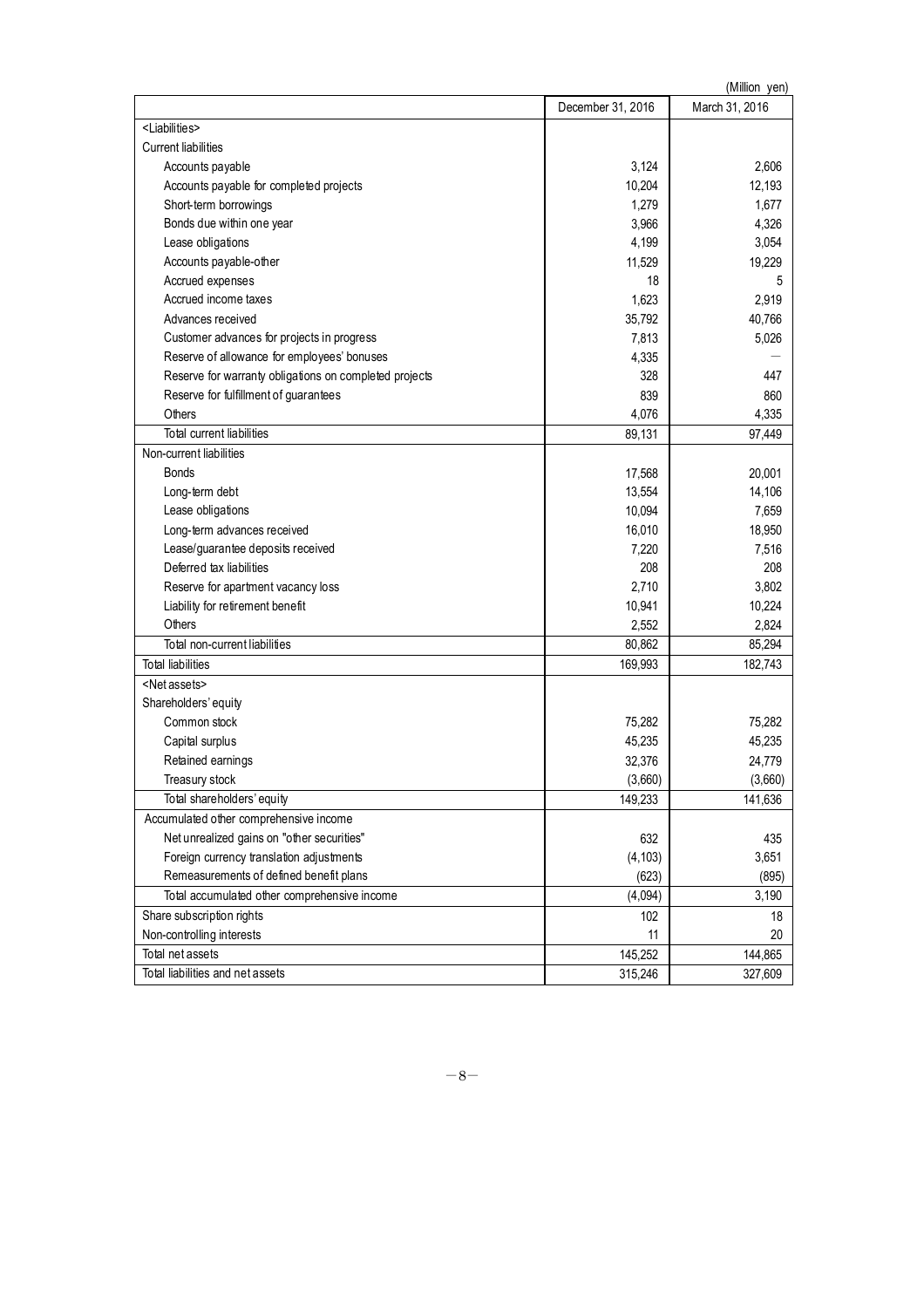## **(2) Consolidated Statements of Operations and Consolidated Statements of Comprehensive Income Consolidated Statements of Operations**

|                                                             |                       | (Million yen)         |
|-------------------------------------------------------------|-----------------------|-----------------------|
|                                                             | Nine months ended     | Nine months ended     |
|                                                             | December 31, 2016     | December 31, 2015     |
|                                                             | (Apr. 2016-Dec. 2016) | (Apr. 2015-Dec. 2015) |
| Net sales                                                   | 380,634               | 376,863               |
| Cost of sales                                               | 313,377               | 311,661               |
| Gross profit                                                | 67,256                | 65,201                |
| Selling, general, and administrative expenses               | 51,454                | 49,270                |
| Operating profit                                            | 15,802                | 15,930                |
| Non-operating income                                        |                       |                       |
| Interest income                                             | 32                    | 28                    |
| Dividend income                                             | 110                   | 69                    |
| Foreign exchange gains                                      | 111                   |                       |
| Valuation gains of investment securities                    | 174                   |                       |
| Other                                                       | 93                    | 146                   |
| Total non-operating income                                  | 522                   | 244                   |
| Non-operating expenses                                      |                       |                       |
| Interest expenses                                           | 543                   | 750                   |
| Commission fee                                              | 36                    | 162                   |
| Other                                                       | 279                   | 276                   |
| Total non-operating expenses                                | 858                   | 1,189                 |
| Recurring profit                                            | 15,465                | 14,985                |
| Extraordinary income                                        |                       |                       |
| Gain on sales of property, plant and equipment              | 398                   | 25                    |
| Total extraordinary income                                  | 398                   | 25                    |
| Extraordinary losses                                        |                       |                       |
| Loss on sale of property, plant and equipment               | 89                    | 0                     |
| Loss on retirement of property, plant and equipment         | 89                    | 81                    |
| Loss on evaluation of investment securities                 |                       | 19                    |
| Impairment loss                                             | 167                   | 120                   |
| Total extraordinary losses                                  | 346                   | 222                   |
| Income before taxes and other adjustments                   | 15,517                | 14,789                |
| Income taxes                                                | 2,660                 | 2,105                 |
| Net income                                                  | 12,856                | 12,683                |
| Net income (loss) attributable to non-controlling interests | 1                     | 12                    |
| Net income attributable to shareholders of the parent       | 12,854                | 12,670                |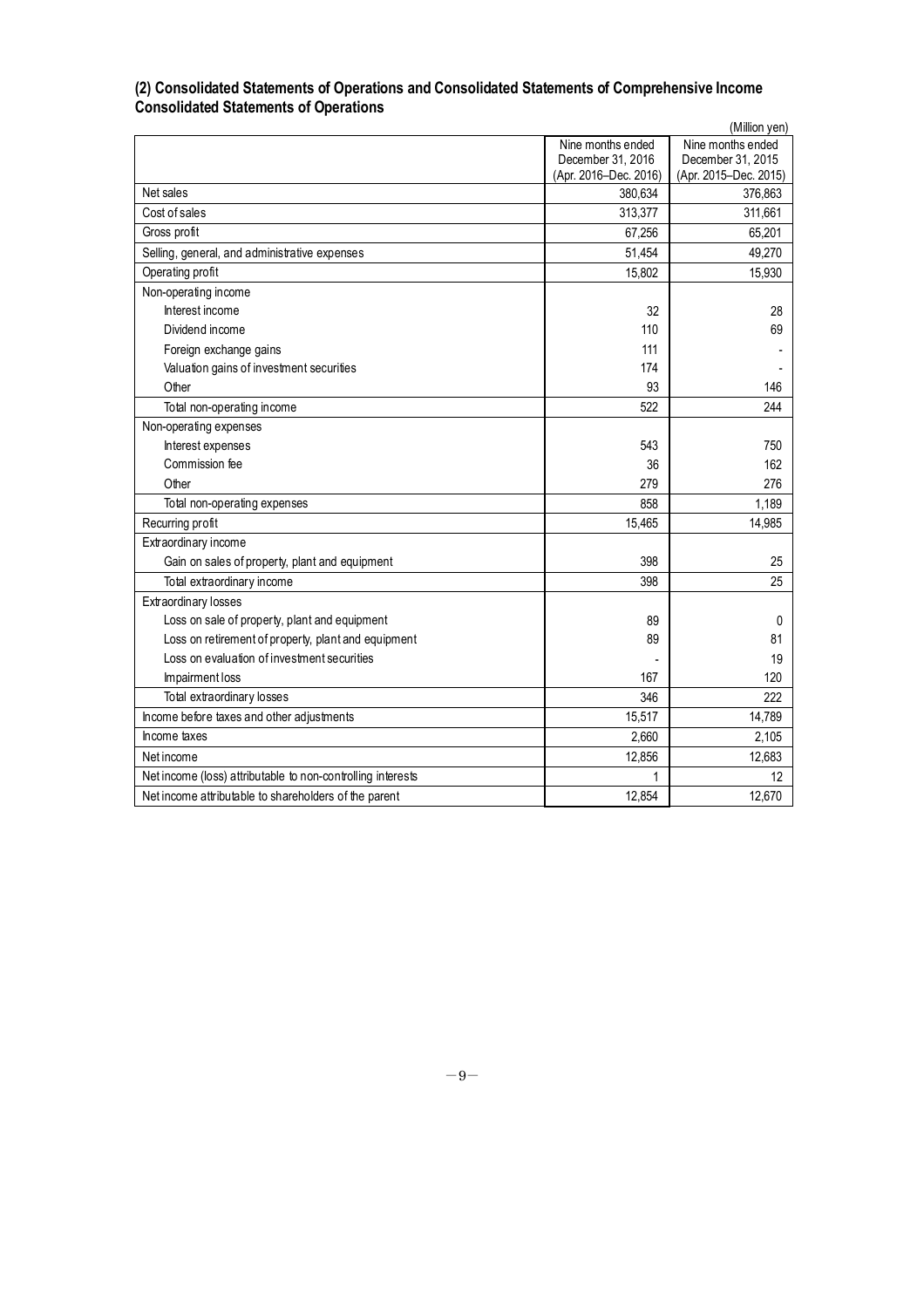# **Consolidated Statements of Comprehensive Income**

|                                                                 |                       | (Million yen)         |
|-----------------------------------------------------------------|-----------------------|-----------------------|
|                                                                 | Nine months ended     | Nine months ended     |
|                                                                 | December 31, 2016     | December 31, 2015     |
|                                                                 | (Apr. 2016–Dec. 2016) | (Apr. 2015–Dec. 2015) |
| Net income                                                      | 12,856                | 12.683                |
| Other comprehensive income                                      |                       |                       |
| Net unrealized gains on "other securities"                      | 197                   | 94                    |
| Translation adjustments                                         | (7, 752)              | (236)                 |
| Remeasurements of defined benefit plans                         | 272                   | 166                   |
| Share of other comprehensive income of associates               | (2)                   | (2)                   |
| Total other comprehensive income                                | (7, 285)              | 21                    |
| Comprehensive income                                            | 5,570                 | 12,704                |
| (Breakdown)                                                     |                       |                       |
| Comprehensive income attributable to shareholders of the parent | 5,569                 | 12.692                |
| Comprehensive income attributable to non-controlling interests  |                       |                       |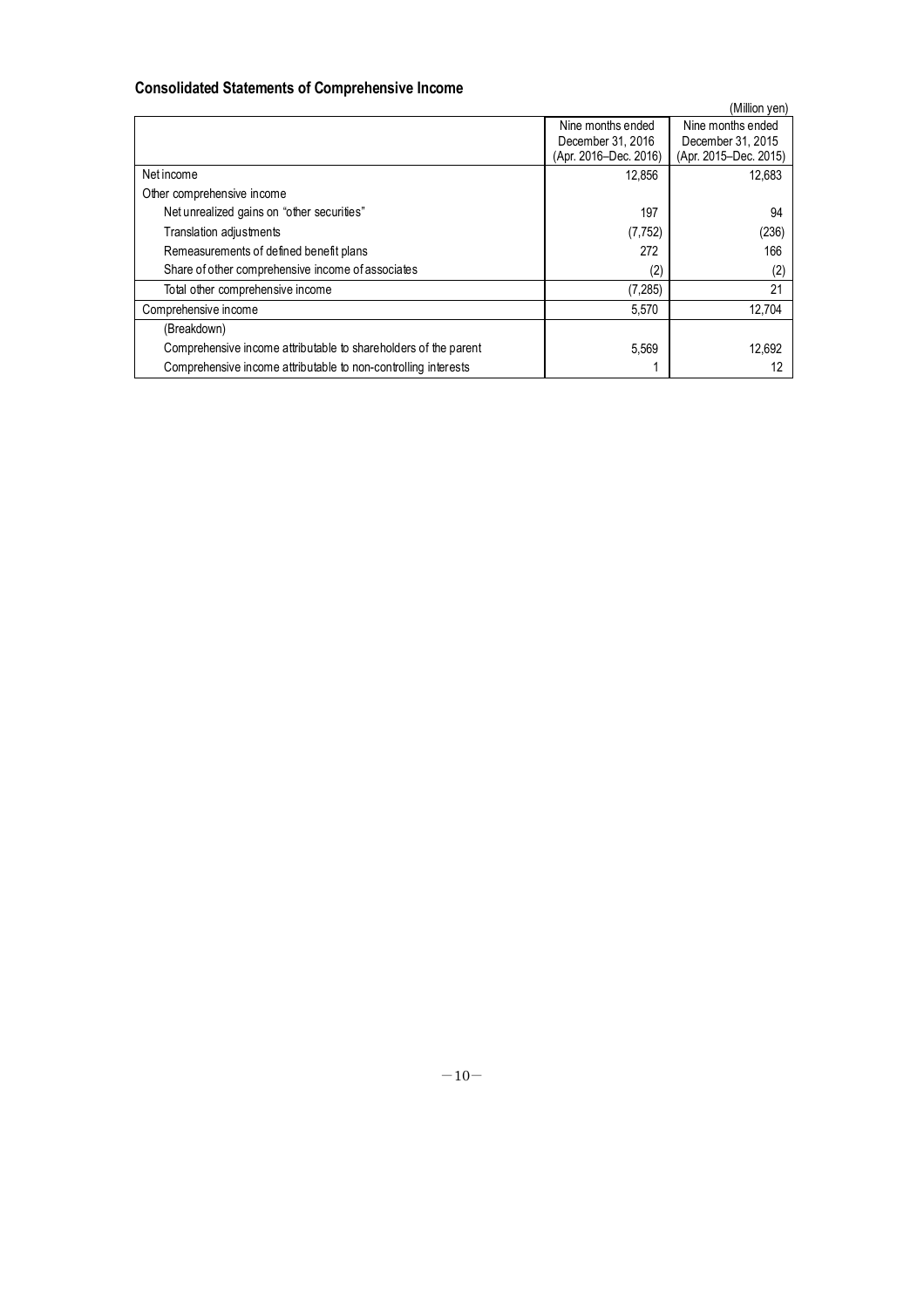# **(3) Notes Regarding Consolidated Financial Statements**

(Notes Regarding the Premise of the Company as a Going Concern) There are no relevant items.

(Notes Regarding Significant Changes in Shareholders' Equity) There are no relevant items.

(Segment Information)

# I. Information Regarding Sales, Profits, and Losses by Reportable Segment

Nine months ended December 31, 2015 (April 1, 2015 through December 31, 2015)

|                                          |                            |                                 |                                 |                                       |                  |                    |         |                         | (Million yen)     |
|------------------------------------------|----------------------------|---------------------------------|---------------------------------|---------------------------------------|------------------|--------------------|---------|-------------------------|-------------------|
|                                          |                            |                                 | Reportable Segment              |                                       |                  |                    |         |                         | Consolidated      |
|                                          | Leasing<br><b>Business</b> | Construction<br><b>Business</b> | Elderly Care<br><b>Business</b> | Hotels &<br>Resort<br><b>Business</b> | Segment<br>Total | Others<br>(Note 1) | Total   | Adiustments<br>(Note 2) | Total<br>(Note 3) |
| Net sales                                |                            |                                 |                                 |                                       |                  |                    |         |                         |                   |
| (1) Sales to customers                   | 305,309                    | 51,494                          | 8,072                           | 8,518                                 | 373,394          | 3,468              | 376,863 |                         | 376,863           |
| (2) Inter-segment<br>sales and transfers | 600                        | 2.501                           | –                               | 2.759                                 | 5.862            | 105                | 5.967   | (5,967)                 |                   |
| Total                                    | 305.909                    | 53.995                          | 8.072                           | 11.278                                | 379.256          | 3,574              | 382,830 | (5,967)                 | 376,863           |
| Segment earnings (or loss)               | 18,472                     | 856                             | (934)                           | (388)                                 | 18,005           | 530                | 18,536  | (2,605)                 | 15,930            |

Nine months ended December 31, 2016 (April 1, 2016 through December 31, 2016)

|                                          |                            |                                 |                                        |                                              |                  |                    | IVIIIIOII VEITI |                                |                   |
|------------------------------------------|----------------------------|---------------------------------|----------------------------------------|----------------------------------------------|------------------|--------------------|-----------------|--------------------------------|-------------------|
|                                          |                            |                                 | Reportable Segment                     |                                              |                  |                    | Total           | <b>Adjustments</b><br>(Note 2) | Consolidated      |
|                                          | Leasing<br><b>Business</b> | Construction<br><b>Business</b> | <b>Elderly Care</b><br><b>Business</b> | Hotels &<br><b>Resort</b><br><b>Business</b> | Segment<br>Total | Others<br>(Note 1) |                 |                                | Total<br>(Note 3) |
| Net sales                                |                            |                                 |                                        |                                              |                  |                    |                 |                                |                   |
| (1) Sales to customers                   | 310,304                    | 49.990                          | 8,594                                  | 5,763                                        | 374,653          | 5,980              | 380,634         |                                | 380,634           |
| (2) Inter-segment<br>sales and transfers | 572                        | 457                             |                                        | 2,293                                        | 3.322            | 129                | 3.452           | (3, 452)                       |                   |
| Total                                    | 310,877                    | 50.447                          | 8.594                                  | 8.057                                        | 377,976          | 6.109              | 384,086         | (3, 452)                       | 380,634           |
| Segment earnings (or loss)               | 17,077                     | 1,992                           | (1, 235)                               | (373)                                        | 17,460           | 1,006              | 18,467          | (2,664)                        | 15,802            |

 $(M)$ llion  $(on)$ 

Note 1: "Others" classification consists of the business segment not included in reportable segments, and comprises such businesses as the small-claims and short-term insurance business, solar power generation business and financing businesses.

Note 2: Breakdown of adjustments is as follows.

| Segment earnings (or loss)<br>(Million yen) |                   |                   |  |  |  |
|---------------------------------------------|-------------------|-------------------|--|--|--|
|                                             | Nine months ended | Nine months ended |  |  |  |
|                                             | December 31, 2016 | December 31, 2015 |  |  |  |
| Inter-segment eliminations                  | (186)             | (309)             |  |  |  |
| Corporate expenses*                         | (2,477)           | (2,296)           |  |  |  |
| Total                                       | (2,664)           | (2,605)           |  |  |  |

\*Corporate expenses consist mainly of general administrative expenses for administrative departments that are not part of reportable segments.

Note 3: Segment profit (loss) is adjusted to the operating profit on the Consolidated Statements of Operations